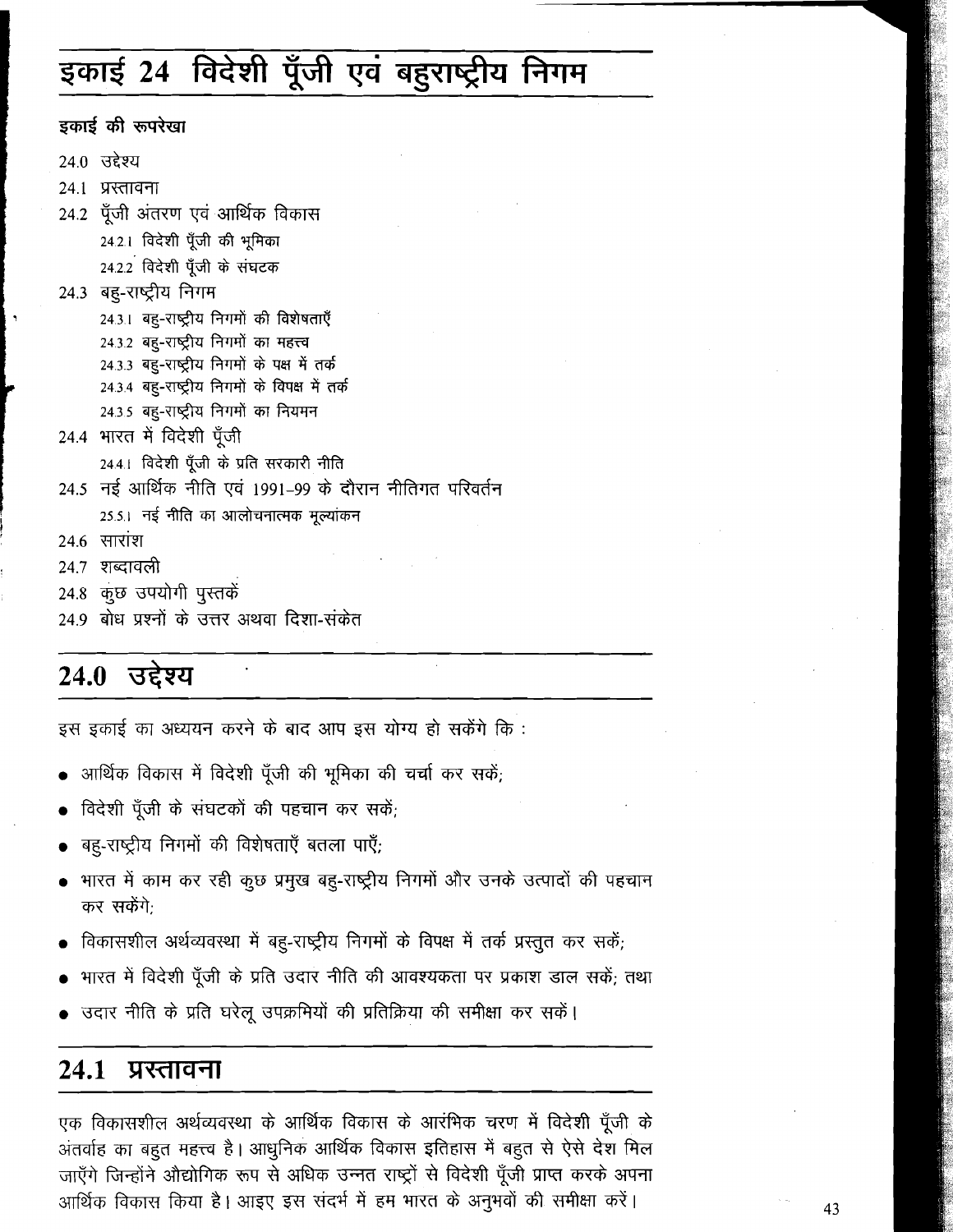#### पूँजी अंतरण एवं आर्थिक विकास  $24.2$

### 24.2.1 विदेशी पूँजी की भूमिका

एक विकासशील अर्थव्यवस्था में विदेशी पूँजी की भूमिका निम्न के संदर्भ में आँकी जा सकती है :

### 1) बचत अंतराल (Saving Gap)

आर्थिक विकास के वास्ते पूँजी निर्माण की दर बढ़ाने की आवश्यकता होती है। पूँजी निर्माण की दर बढ़ाने के लिए निवेश के स्तर में वृद्धि करनी होती है। अल्पविकसित देशों में बचत के अभाव में निवेश की मात्रा को नहीं बढाया जा सकता। अल्प बचत निम्न आय स्तर, धीमी विकास की दर एवं उपभोग की बढ़ती आवश्यकताओं का संयुक्त परिणाम होती है। अपेक्षित निवेश के स्तर में जब घरेलू बचतें कम होती हैं तो इस अंतराल को विदेशी पूँजी की सहायता से पूरा किया जा सकता है।

हम इस बात को अंकगणित की सहायता से सहज ही समझ सकते हैं। राष्ट्रीय आय लेखा की मौलिक धारणा को निम्न रूप में प्रस्तुत किया जा सकता है:

जहाँ.

 $Y =$  सकल राष्ट्रीय उत्पाद

समग्र उपभोग व्यय  $\mathbf C$  $\equiv$ 

निवेश व्यय  $\mathbf{I}$  $\qquad \qquad =$ 

वस्तुओं एवं सेवाओं के निर्यात तथा शेष-विश्व से प्राप्त आय  $\mathbf{X}$  $\equiv$ 

वस्तूओं एवं सेनाओं के आयात तथा शेष-विश्व को भूगतान की गई आय  $M =$ 

इन समस्त खर्चों से समानरूपी आय का सृजन होता है, कुल आय एवं कुल व्यय बराबर होते हैं। कुल आय के एक भाग को उपभोग पर खर्च कर दिया जाता है तथा शेष आय बचत का रूप धारण करती है। अर्थात्

चूँकि समग्र आय व समग्र व्यय बराबर होते हैं अतः समीकरण (1) और समीकरण (2) को निम्न रूप में भी व्यवस्थित किया जा सकता है:

समीकरण (3) को पुनर्व्यवस्थित करने पर हमें निम्न परिणाम प्राप्त होता है:

समीकरण (4) से स्पष्ट है कि किसी अर्थव्यवस्था में निवेश की मात्रा का निर्धारण उपलब्ध बचत के स्तर तथा विदेशों से पूँजी के शुद्ध अंतर्वाह (M-X) पर निर्भर करता है। इस अंतर्वाह से निवेश योग्य कोषों में वृद्धि हो जाती है। इससे विकासशील अर्थव्यवस्था दो रूपों में लाभांवित होती है।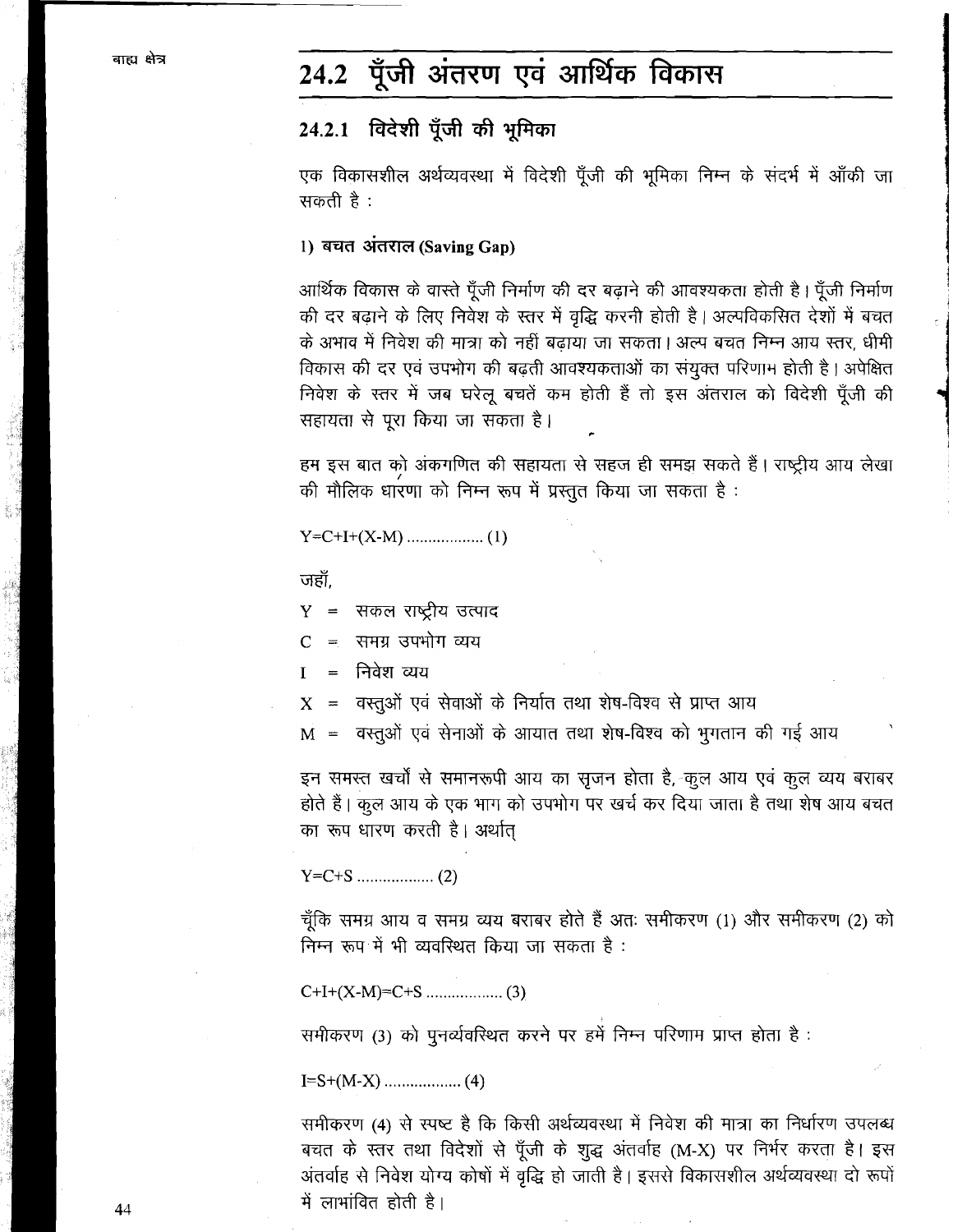पहला, इस अंतर्वाह से निवेश संबंधी निर्णय प्रभावित होते हैं। विकास के कुछ कार्यक्रम उन्हीं परिस्थितियों में अनुकूल परिणाम प्रस्तुत करते हैं जबकि उनके विभिन्न संघटकों में एक-साथ निवेश किया जाता है। विदेशी पूँजी की उपलब्धता इस प्रकार के निवेश सूलभ करवाती है।

दुसरा, जब विदेशी पूँजी की सहायता से बड़े आकार के विकास कार्यक्रम आरंभ किए जाते हैं तो इसके प्रभाव में रोजगार और निवेश के अन्य अवसर सहज ही प्रकट हो जाते हैं। इन अवसरों का लाभ उठाने के लिए घरेलू उपक्रम और बचत भी आगे बढ़ते हैं। परिणामतः साधनों में समग्र वृद्धि कहीं अधिक हो पाती है।

### 2) व्यापार अंतराल एवं विदेशी विनिमय अंतराल (Trade Gap and Foreign Exchange Gap)

एक विकासशील अर्थव्यवस्था के समक्ष दो संरचनात्मक कठिनाइयाँ होती हैं: i) सकल राष्ट्रीय उत्पाद की वृद्धि दर को बनाए रखने के लिए आदानों की न्यूनतम आवश्यकताएँ, तथा ii) निर्यातों की एक ऊपरी सीमा जहाँ तक निर्यातों से प्राप्त आगम आवश्यक आयातों की आपूर्ति करने में अपर्याप्त होते हैं। ऐसी परिस्थिति में यदि इन सीमाओं को पार न किया जाए तो वास्तविक विकास दर घरेलू बचतों से अपेक्षित विकास दर से कम रहेगी। इन सीमाओं का प्रभाव निम्न परिस्थितियों में और अधिक गंभीर होगा:

- क) यदि कुछ महत्त्वपूर्ण वस्तुएँ जैसे पूँजीगत उपकरण एवं तकनीकी जानकारी देश में उपलब्ध नहीं है और विदेशी स्रोतों से ही प्राप्त की जा सकती हैं, अथवा
- ख) औद्योगीकरण के लिए विदेशी साधन घरेलू साधनों के ही इस प्रकार पूरक हैं कि विदेशी साधनों के अभाव में घरेलू साधन भी अप्रयुक्त रहते हैं।

उपरोक्त परिस्थितियों में विदेशी पूँजी की उपलब्धता के परिणामस्वरूप राष्ट्र के समक्ष विकास क्रम में प्रयुक्त होने वाले साधनों की मात्रा में वृद्धि हो जाती है और अर्थव्यवस्था तेज गति से विकास के मार्ग पर बढ़ सकती है।

### 3) तकनीकी एवं प्रबंधीयक अंतराल (Technical and Managerial Gap)

तीव्र आर्थिक विकास के वास्ते आधुनिक तकनीकी व प्रबंधकीय क्रियाओं की अवहेलना नहीं की जा सकती। विकासशील अर्थव्यवस्था में ये अंतराल इस कारण उत्पन्न होते हैं कि यहाँ विकसित देशों की तुलना में तकनीकी विकास का स्तर बहुत नीचा होता है।

विदेशी पूँजी का कार्य उपरोक्त तीन अंतरालों को भरना होता है ताकि तीव्र विकास के लिए उपयुक्त वातावरण तैयार हो सके।

### 24.2.2 विदेशी पूँजी के संघटक

विदेशी पूँजी का अंतर्वाह दो रूपों में हो सकता है: (क) विदेशी सहायता, तथा (ख) निजी विदेशी निवेश।

विदेशी सहायता (Foreign aid) में विदेशी सरकार तथा संस्थाओं से प्राप्त ऋणों एवं अनुदानों को सम्मिलित किया जाता है। विदेशी ऋणों में सबसे बड़ी कठिनाई इनके पुनर्भूगतान की होती है।

विदेशी पूँजी के रूप में निजी विदेशी निवेश (Private Foreign Investment) का विशेष महत्त्व

विदेशी पुँजी एवं बहराष्टीय निगम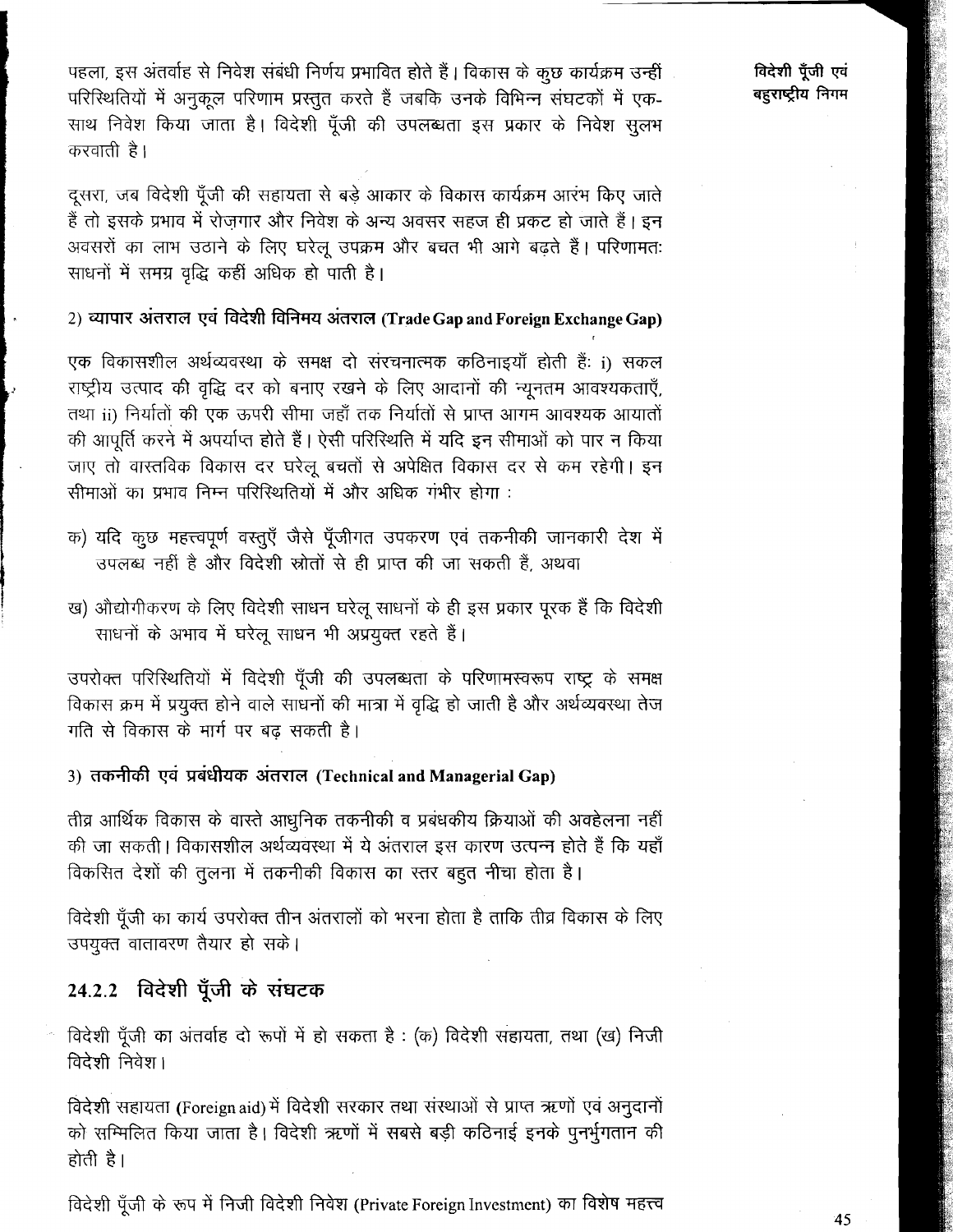होता है हालाँकि अर्थशास्त्रियों में इस बारे में मतभेद हैं कि क्या यह आर्थिक विकास के लिए हितकर होती है अथवा अहितकर। जो अर्थशास्त्री इसके प्रतिकल प्रभावों की ओर ज्यादा ध्यान रखते हैं वे ये तर्क दिया करते हैं कि ऐसा निवेश पँजी गहन होता है. अनुचित तकनीकी का प्रयोग करता है तथा देश में आय-वितरण को दुषित करता है। इनका यह भी तर्क है कि विदेशी निवेश के भुगतान-शेष पर भी प्रतिकूल प्रभाव पड़ते हैं।

इसके विपरीत विदेशी पूँजी के समर्थकों का यह दावा है कि इसके सहयोग से तकनीकी विकास, प्रबंधकीय जानकारी का विकास, निर्यातों में वृद्धि तथा विकास-दर की गति में तेजी लाना संभव हो पाता है। जहाँ ऋणों के कारण ऋण-सेवा का बोझ तथा ऋणों के पुनर्भगतान की जिम्मेदारी बनी रहती है, निवेश के रूप में प्राप्त पूँजी मात्र लाभांश की हकदार होती है। लाभांश प्राप्त करने की आवश्यक शर्त है कि पूँजी का लाभप्रद और उत्पादक क्षेत्रों में निवेश किया जाए जबकि ऋणों के साथ ऐसी बाध्यता नहीं होती।

निजी पूँजी निवेश के दो प्रमुख स्रोत निम्नलिखित हैं:

- 1) विदेशी प्रत्यक्ष निवेश (Foreign Direct Investment) यह निम्न में से किसी भी रूप में हो सकते हैं: (i) विदेशी कम्पनियों की ब्रांचों द्वारा निवेश, (ii) विदेशी कम्पनियों की अनुशंगी कम्पनियों द्वारा निवेश, एवं (iii) विदेशी-नियंत्रण वाली कम्पनियों द्वारा निवेश।
- 2) पत्राधान निवेश (Portfolio Investment) जब विदेशी नागरिक भारतीय कम्पनियों के अंशपत्रों को खरीदते हैं और बदले में जिस पूँजी का अंतर्वाह होता है उसे पत्राधान निवेश कहते हैं।

वर्तमान में, निजी विदेशी पूँजी का निवेश विशेष रूप से बहु-राष्ट्रीय निगमों द्वारा किया जाता है। ये निगम पर्याप्त मात्रा में तकनीकी ज्ञान की व्यवस्था भी करते हैं। अब हम संगठन के इस रूप की प्रमुख विशेषताओं का वर्णन करेंगे।

#### बोध प्रश्न 1

1) एक विकासशील अर्थव्यवस्था में किन तीन अंतरालों की पूर्ति विदेशी पूँजी द्वारा की जाती है?

2) विकासशील अर्थव्यवस्था में विदेशी पूँजी की आवश्यकता की समीक्षा कीजिए।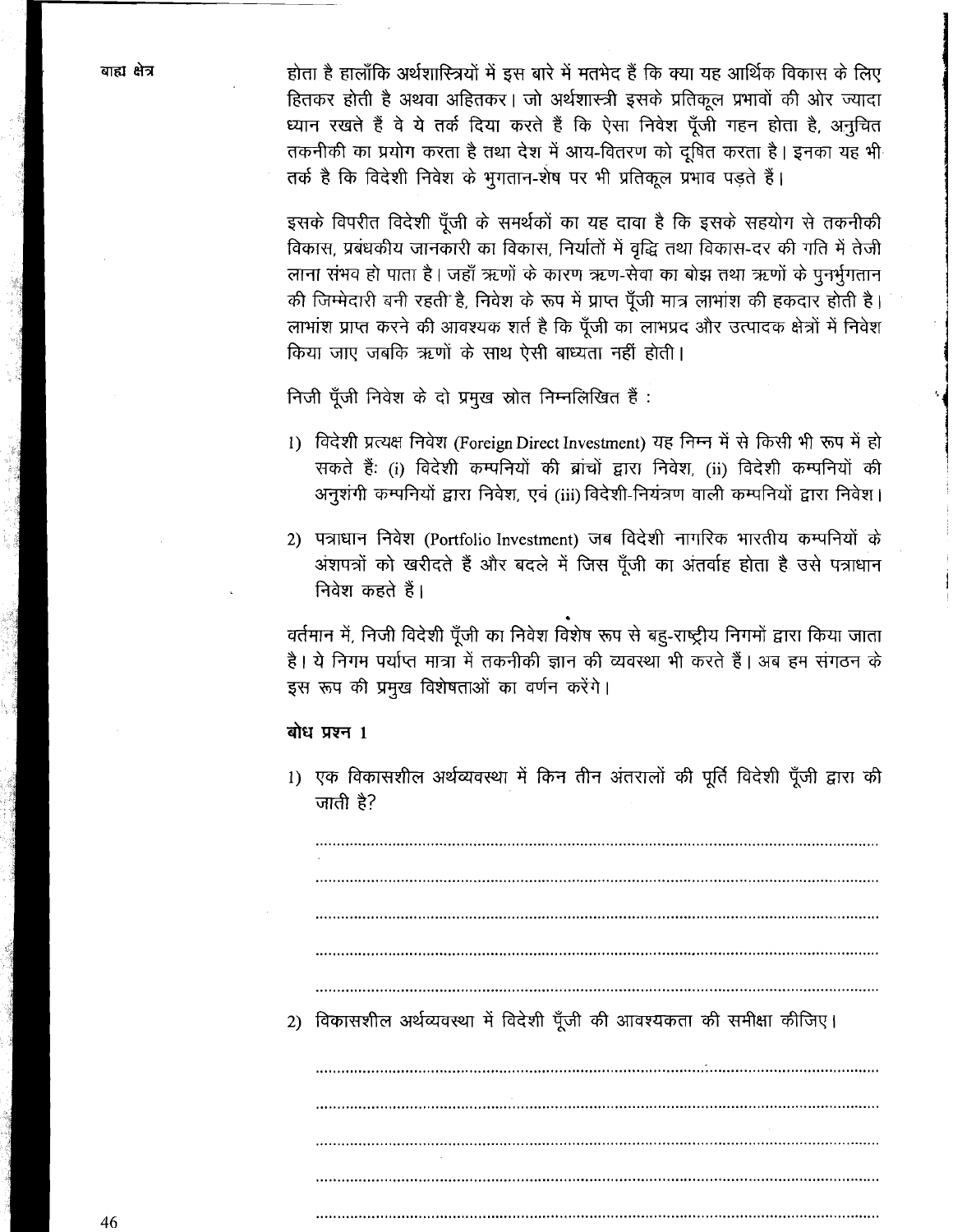# 24.3 बहु-राष्ट्रीय निगम

बह-राष्ट्रीय निगम से आशय उस उद्यम से है जो कि प्रत्यक्ष विदेशी निवेश को स्वीकार करता है अर्थात जो एक से अधिक देशों में आय सुजित करने वाली परिसम्पत्तियों पर स्वामित्व या नियंत्रण रखता है अथवा जो अंतरराष्ट्रीय उत्पादन में संलग्न होता है।

### 24.4.1 बह-राष्ट्रीय निगम की विशेषताएँ

बहु-राष्ट्रीय निगम में अनेक विशेषताएँ विद्यमान होती हैं जिनमें कूछ प्रमुख विशेषताएँ निम्नलिखित हैं:

- बड़ा आकार (Giant Size) : बहु-राष्ट्रीय निगमों की परिसम्पत्तियों का मूल्य खरबों  $i)$ डालरों में होता है और इनको असाधारण लाभ प्राप्त होते हैं। उदाहरण के लिए विश्व की सबसे बड़ी बह-राष्ट्रीय निगम, रॉयल डच्य शेल, की विदेशी परिसम्पत्तियों का मूल्य \$69 बिलियन आँका गया है जोकि पाकिस्तान (\$40 बिलियन), नाइजीरिया (\$34 बिलियन), या फिलीपीन्स (\$45 बिलियन) जैसे देशों के सकल घरेलू उत्पाद से भी ज्यादा है।
- ii) अंतरराष्ट्रीय कार्यविधि (International Operation): इस प्रकार के निगम का नियंत्रण एक ही संस्था में होता है, लेकिन इसकी गतिविधियाँ एक से अधिक देशों में फैली हुई होती हैं। बह्-राष्ट्रीय निगम का मूल संगठन एक देश में होता है, जबकि इसकी शाखाएँ कई देशों में फैली होती हैं। प्रत्येक शाखा अपने जनक संगठन के लिए कार्य करती है और इसके लिए यह स्थानीय पूँजी या प्रबंध पर निर्भर नहीं रहती। शाखाओं के ऊपर विदेशी जनक कम्पनी का पूर्ण नियंत्रण होता है। विदेशी नियंत्रण की मात्रा 51 प्रतिशत से लेकर 100 प्रतिशत हो सकती है। इस प्रकार, बहू-राष्ट्रीय निगम में स्वामित्व एवं नियंत्रण के बीच समन्वय स्थापित किया जाता है।
- iii) अल्पाधिकारी ढाँचा (Oligopolistic Structure) : संविलियन एवं नियंत्रण की प्रक्रिया की सहायता से कुछ ही समय में बहु-राष्ट्रीय निगम की शक्ति बहुत अधिक हो जाती है। शक्ति के केंद्रीयकरण और बड़ा आकार मिलकर एक बह-राष्ट्रीय निगम की शक्ति बहुत अधिक हो जाती है। शक्ति के केंद्रीयकरण और बड़ा आकार मिलकर एक बहु-राष्ट्रीय निगम को अल्पाधिकारी स्वरूप प्रदान करते हैं।
- iv) स्वाभाविक उद्गम (Spontaneous Evolution): बहु-राष्ट्रीय निगम सामान्यतया स्वाभाविक रूप से विकसित होते हैं, इसके लिए पूर्वायोजन की आवश्यकता नहीं होती। इसका प्रायः शनैः-शनैः विकास होता है। बहुत-सी फर्में समय के साथ अंतरराष्ट्रीय रूप धारण कर लेती हैं। कई बार मजदूरी-दरों मे भेद होने अथवा अच्छी व्यापारिक दशाओं को देखते हुए बहु-राष्ट्रीय निगम कई देशों में अपनी शाखाओं की स्थापना करते हैं।
- v) संसाधनों का सामूहिक स्थानांतरण (Collective Transfer of Resources) : एक बहु-राष्ट्रीय निगम संसाधनों के बह-पक्षीय स्थानांतरण को संभव बनाता है। इस प्रकार के स्थानांतरण में तकनीकी ज्ञान, मशीनरी, कच्चा माल, प्रबंधकीय सेवाएँ आदि शामिल की जाती हैं। एक बहु-राष्ट्रीय निगम के पास आधुनिकतम तकनीकों, विपणन प्रणालियों, प्रबंध एवं कुशील वित्तीय व्यवस्था आदि का एक अद्भुत सम्मिश्रण होता है।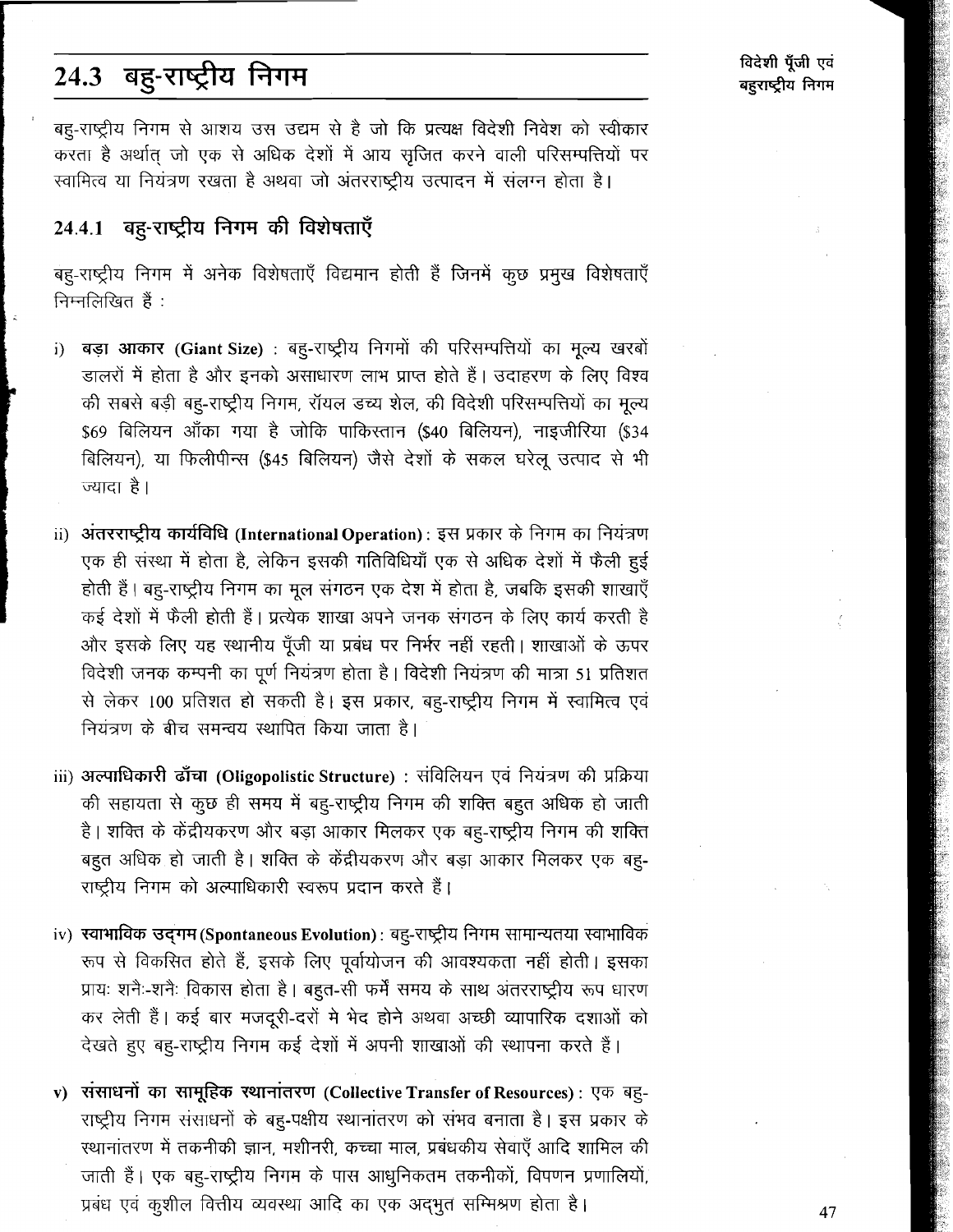### 24.3.2 बह-राष्ट्रीय निगमों का महत्त्व

बह-राष्ट्रीय निगम का विश्व की आर्थिक प्रणालियों पर क्रांतिकारी प्रभाव पड़ता है। इसका कारण यह है कि बह-राष्ट्रीय निगम के अंतरराष्ट्रीय सौदों का प्रभाव कई देशों के परम्परागत पूँजी-प्रवाह और अंतरराष्ट्रीय व्यापार पर पड़ता है। आजकल विश्व की अर्थव्यवस्था में इनका महत्त्वपूर्ण स्थान है।

### 24.3.3 बह-राष्ट्रीय निगमों के पक्ष में तर्क

बह-राष्ट्रीय निगम के कार्य-संचालन के कारण बहुत से लाभ उत्पन्न होते हैं। प्रायः यह कहा जाता कि बह-राष्ट्रीय निगमों के प्रमुख लाभ निम्नलिखित हैं:

- अल्पविकसित देशों में तकनीकी ज्ञान का अभाव होता है। इन देशों में शोध एवं विकास  $i)$ के लिए आवश्यक साधनों की कमी होती हैं। इनके द्वारा उत्कृष्ट कोटि की तकनीक प्रदान की जाती है। इनके द्वारा अल्पविकसित देशों को विकसित तकनीक, उत्कृष्ट उत्पादन की विधियाँ तथा परिष्कृत क्षमता आदि उपलब्ध हो पाती हैं।
- ii) बहु-राष्ट्रीय निगम अल्पविकसित देशों को विकसित देशों से पूँजी की व्यवस्था करने में सहायता देते हैं। इस प्रकार, ये अतिरेक पूँजी वाले देशों का कम पूँजी वाले देशों की ओर स्थानांतरित करते हैं।
- iii) अल्पविकसित देशों का अन्य देशों के साथ सम्पर्क नहीं होता। बहु-राष्ट्रीय निगम अतिथेय देश में संयोजन प्रभाव को उत्पन्न करते हैं। ये निगम संयोजित उद्योगों के विकास में भी सहयोग देते हैं। यह संयोजन आगे की ओर अथवा पीछे की ओर हो सकता है।
- iv) बहु-राष्ट्रीय निगम ज्ञान के आधार को विकसित करने में मदद करते हैं। इनकी सहायता से मानवीय संसाधनों का विकास होता है। ये ज्ञान एवं अनुभव को एक देश से दूसरे देश में ले जाते हैं।
- v) बह-राष्ट्रीय निगमों की कार्यविधियों का अतिथेय देश के भुगतान-शेष पर अनुकूल प्रभाव पड़ता है। इनके पास विश्वव्यापी बाज़ार उपलब्ध होता है जिसकी सहायता से ये विकासशील देशों के निर्यातों में वृद्धि कर सकते हैं।
- vi) बहु-राष्ट्रीय निगम अतिथेय देशों में अपनी शाखाएँ स्थापित करके बड़ी मात्रा में रोज़गार के अवसरों का निर्माण करते हैं। ये दो प्रकार से रोज़गार का सृजन करते हैं। पहला, निगम में वृद्धि करके, तथा दूसरा, तकनीकी ज्ञान का विकास करके। बहु-राष्ट्रीय निगम अल्पविकसित देशों में निवेश की दर को ऊँचा उठाने में भी सहायता प्रदान करते हैं।

## 24.3.4 बहु-राष्ट्रीय निगमों के विपक्ष में तर्क

पहला, बहु-राष्ट्रीय निगम प्रायः लाभ के उद्देश्य को ध्यान में रखकर ही कार्य करते हैं। ये अतिथेय देश के सर्वांगीण विकास में रुचि नहीं लेते। ये अपने लाभों को अधिकतम बनाने के लिए कोई भी अनुचित या अनैतिक कदम उठा सकते हैं।

दूसरा, बहु-राष्ट्रीय निगम जो तकनीक लाते हैं वह पूँजी गहन होती है। यह तकनीकी विकसित देशों के लिए श्रयेस्कर होती है। ये अतिथेय देश की आवश्यकताओं, परिस्थितियों और वातावरण को ध्यान में रखकर उचित तकनीक का चयन करने के लिए कोई प्रयत्न नहीं करते।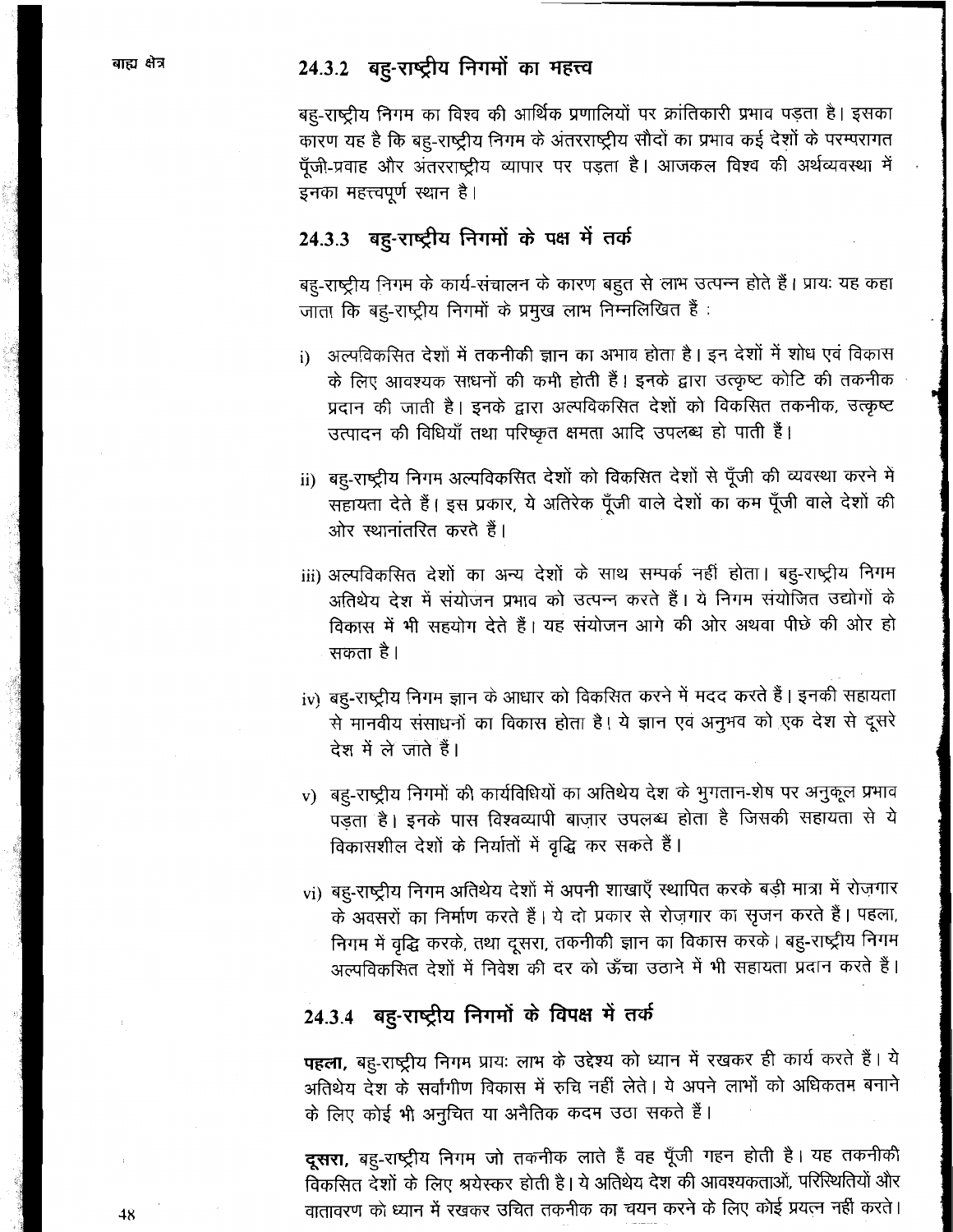तीसरा, तकनीकी का स्थानांतरण बहुत खर्चीला सिद्ध होता है। बह-राष्ट्रीयं निगम तकनीक प्रदान करने के लिए अत्यधिक फीस, रायल्टी तथा अन्य लागतें वसूल करते हैं।

विदेशी पँजी एवं बहराष्ट्रीय निगम

चौथा, बहु-राष्ट्रीय निगम क्षेत्रीय असमानताओं को उत्पन्न करते हैं। ये अल्पविकास के महासागर में समृद्धि एवं विकास का केवल टापू निर्मित करने में ही सफल होते हैं।

पाँचवाँ, बहु-राष्ट्रीय निगमों की उपरिथति एक देश के दीर्घकालीन औद्योगिक विकास में बाधा प्रस्तुत करती है। बह-राष्ट्रीय निगमों के क्रिया-कलापों के कारण स्थानीय निगम क्रियाशील है तो उसकी प्रतियोगिता में स्थानीय फर्में टिक नहीं पाती हैं।

छठा, यद्यपि बहु-राष्ट्रीय निगमों का विकासशील देशों के तकनीकी विकास में महत्त्वपूर्ण योगदान हो सकता है लेकिन व्यवहार में इनकी निष्पादनता संतोषप्रद नहीं रही है। वैज्ञानिक शोध में इनका योगदान बहुत नगण्य रहा है।

सातवाँ, बहु-राष्ट्रीय अपनी व्यापारिक क्रियाओं में भ्रष्ट एवं अनुचित विधियों को अपनाते हैं। संयुक्त राष्ट्र की एक रिपोर्ट में ऐसी ही भ्रष्ट विधियों पर प्रकाश डाला गया है। अंतरराष्ट्रीय सौदों में की जाने वाली भ्रष्ट कार्यविधियों में अनुचित प्रतिस्पर्धा तथा नियंत्रित व्यवहार विशेष रूप से उल्लेखनीय है। इसके अंतर्गत कीमतों को उच्चे पर निर्धारित करना, कीमत विभेद, तथा बाज़ार संबंधी अनेक विकृतियाँ शामिल हैं।

अंततः, बह्-राष्ट्रीय निगम सामान्य आवश्यकता की वस्तूओं के स्थान पर विलासिता-संबंधी अनावश्यक कम उपयोगी वस्तूओं का उत्पादन करते हैं।

### 24.3.5 बहु-राष्ट्रीय निगमों का नियमन

,

अधिकांश विकासशील देश इस बात को अनुभव करने लगे हैं कि बह-राष्ट्रीय निगमों की उपरिथति से स्थानीय साधनों का कुशलता से उपयोग किया जा सकता है, लेकिन उनकी उपस्थिति से देश की क्रियाओं पर नियंत्रण लगाए जाने लगे हैं। नियंत्रण निम्न रूप धारण कर सकते हैं :

पहला, राष्ट्रीयकरण के भय से बह-राष्ट्रीय के भय से बह-राष्ट्रीय निगमों की क्रियाएँ नियंत्रित बनी रही हैं। यद्यपि राष्ट्रीयकरण को केवल असाधारण स्थिति में ही अपनाया जाना चाहिए, लेकिन इसका भय ही बह-राष्ट्रीय निगमों को अनुशासनबद्ध कर देता है।

दूसरा, सरकार उन विशेष उद्योगों में सहयोग की स्वीकृति दे सकती है जहाँ पर बह-राष्ट्रीय निगमों की लाभप्रद उपस्थिति हो सकती है।

तीसरा, बहु-राष्ट्रीय निगमों को विशेष समय अवधि तक निवेश के लिए स्वीकृति दी जा सकती है। इस प्रकार एक निश्चित समयावधि के उपरांत विदेशी कम्पनियों पर नियंत्रण लगाए जा सकते हों अथवा धीरे-धीरे उपनिवेश की नीति को अपनाया जा सकता है।

चौथा, सरकार बहु-कर प्रणाली को अपना सकती हैं तथा बहु-राष्ट्रीय निगमों पर ऊँची दर से कर लगाए जा सकते हैं।

अंततः, बह्-राष्ट्रीय निगमों को इस बात के लिए बाध्य किया जा सकता है कि अपने खोज, शोध व विकास का एक निश्चित भाग आतिथेय देश के लिए आरक्षित कर दें।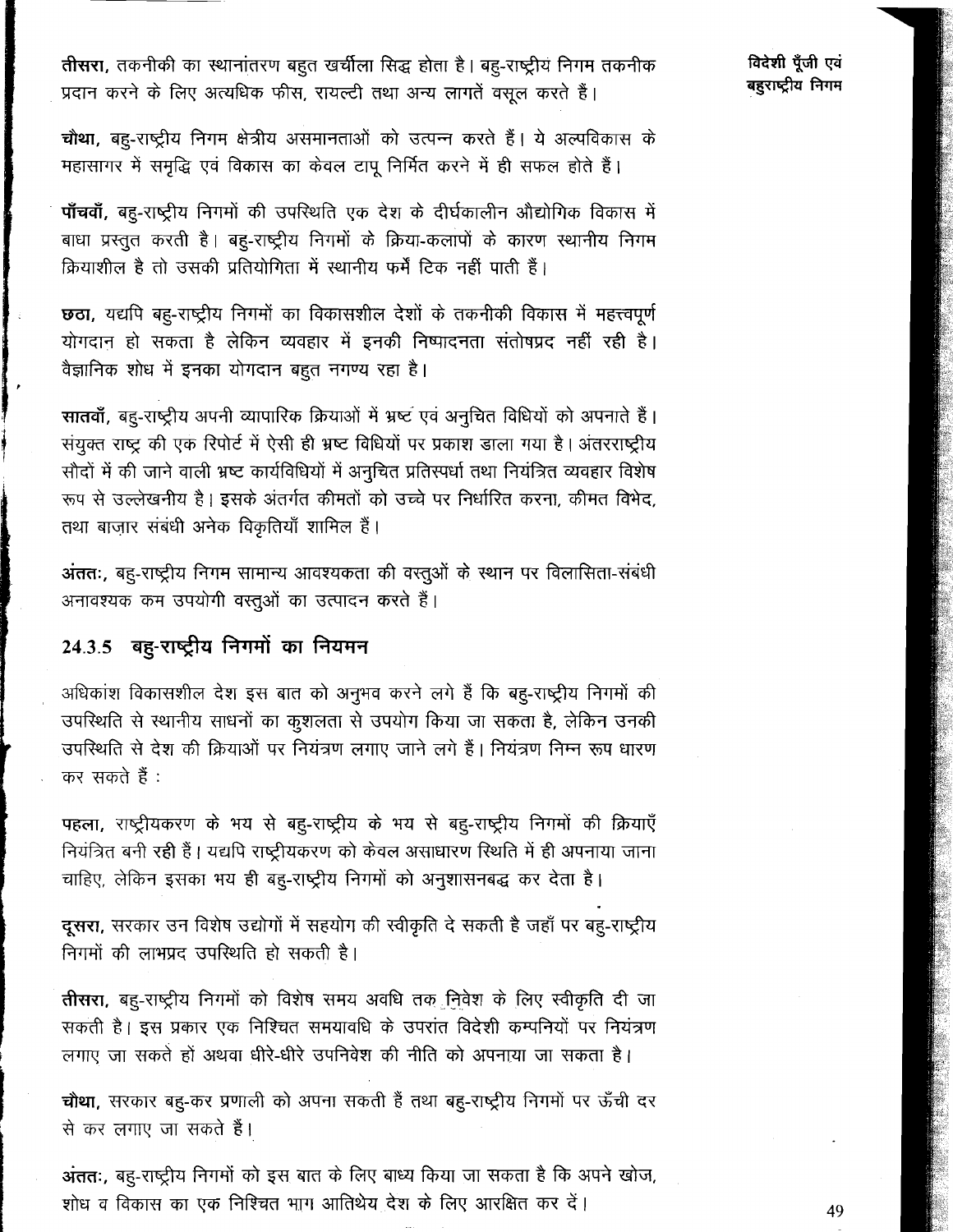बोध प्रश्न 2

|    | 1) बहु-राष्ट्रीय निगम क्या है?                       |
|----|------------------------------------------------------|
|    |                                                      |
|    |                                                      |
|    |                                                      |
|    |                                                      |
|    |                                                      |
| 2) | बहु-राष्ट्रीय निगमों की चार प्रमुख विशेषताएँ बतलाएँ। |
|    |                                                      |
|    |                                                      |
|    |                                                      |
|    |                                                      |
|    |                                                      |
| 3) | बहु-राष्ट्रीय निगमों के चार प्रमुख लाभ बतलाएँ।       |
|    |                                                      |
|    |                                                      |
|    |                                                      |
|    |                                                      |
|    |                                                      |
| 4) | बहु-राष्ट्रीय निगमों की चार प्रमुख कमियाँ बतलाएँ।    |
|    |                                                      |
|    |                                                      |
|    |                                                      |
|    |                                                      |
|    |                                                      |
|    |                                                      |

# 24.4 भारत में विदेशी पूँजी

भारत की नियोजित अर्थव्यवस्था में विदेशी पूँजी को एक महत्त्वपूर्ण स्थान प्रदान किया जाता है। योजनाकाल के आरंभिक चरण में विदेशी पूँजी का प्रयोग घरेलू निवेश के सहायक के रूप में किया जाता था। विदेशी निवेशकर्ताओं को अनेक प्रकार की छूट ओर प्रोत्साहन दिए जाते थे। लेकिन बाद के वर्षों में भारतीय एवं विदेशी उपक्रमियों के बीच तकनीकी सहयोग के बारे में समझौते होने लगे। इधर पुनः पिछले कुछ वर्षों के दौरान विदेशी पूँजी के प्रति भारत के रवैये में महत्त्वपूर्ण परिवर्तन आए हैं। भारतीय अर्थव्यवस्था में विदेशी पूँजी की मात्रा व भूमिका का विश्लेषण करने से पहले हम उपरोक्त संदर्भ में सरकार की नीति की विवेचना करेंगे।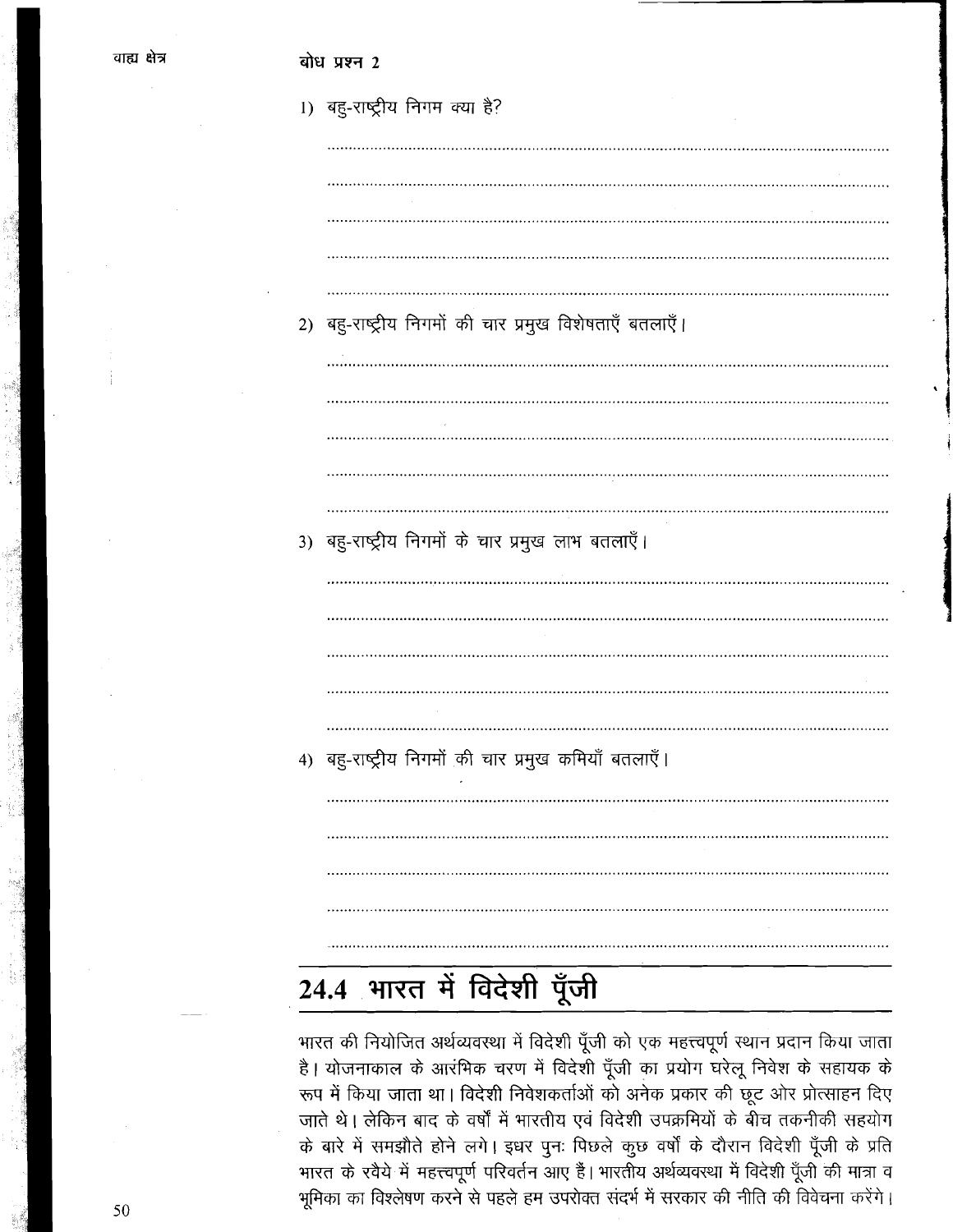### 24.4.1 विदेशी पूँजी के प्रति सरकारी नीति

भारत में विदेशी निवेशकर्ताओं को उन सभी ओद्योगिक नीति प्रावधानों का अनुपालन तो करना ही होता है जोकि घरेलू निवेशकर्ता करते हैं साथ ही विदेशी सहयोग के नियमन के लिए सरकार द्वारा अलग से नियम और कानून बनाए गए हैं।

स्वतंत्र भारत में विदेशी पूँजी के प्रति अपने दृष्टिकोण को सरकार ने औद्योगिक नीति प्रस्ताव 1948 में स्पष्ट किया। इस प्रस्ताव में निजी विदेशी पूँजी के सुविचारित नियमन पर बल दिया गया। अन्य बातों के अलावा, इस प्रस्ताव में यह दोहराया गया कि विदेशी सहयोग से जो भी उपक्रम स्थापित किए जाएँगे उन सभी उपक्रमों में भारतीय बहुमत ही होना चाहिए। वर्ष 1949-50 वित्तीय आयोग की नियुक्ति की गई। आयोग ने सिफारिश की कि निम्न दो परिस्थितियों में विदेशी निवेश को स्वीकृति दी जानी चाहिए : एक, उन सार्वजनिक उपक्रमों में जिनमें आयातित पूँजीगत वस्तुओं की आवश्यकता है; तथा दो, उन नए निजी उद्योगों में जिनमें घरेलू उपक्रमी या तो रुचि नहीं रखते या जिनके लिए समुचित तकनीकी जानकारी देश में ही उपलब्ध नहीं है। 6 अप्रैल 1949 को सरकार ने विदेशी पूँजी के संबंध में अपनी नीति की घोषणा की। इसी नीति के महत्त्वपूर्ण सिद्धांतों को अब तक अपनाया गया है। इनमें से कुछ प्रमुख सिद्धांत निम्नलिखित हैं।

- i) एक बार विदेशी पूँजी को स्वीकृति प्रदान करने के बाद इसे घरेलू पूँजी के समान दर्जा प्रदान किया जाएगा।
- ii) विदेशी पूँजी पर प्राप्त होने वाले लाभों को निवेशकर्ता देश में भेजने की सुविधा प्रदान की जाएगी।
- iii) सिद्धांत रूप से एक उद्यम का स्वामित्व एवं प्रभावपूर्ण नियंत्रण भारतीयों के हाथों में होगा।
- iv) यदि किसी समय विदेशी उद्यमों का अधिग्रहण या राष्ट्रीयकरण किया जाएगा तो बदले में पर्याप्त और समुचित मुआवज़ा दिया जाएगा।
- v) विशेष परिस्थितियों में सरकार कुछ समय के लिए विदेशी पूँजी को पूर्ण नियंत्रण की स्वीकृति दे सकता है लेकिन यह कदम प्रत्येक उद्यम की स्थिति को ध्यान में रखकर ही उठाया जाएगा।

संक्षेप में, सरकार ने यह निश्चय किया कि विदेशी पूँजी के साथ विभेद की नीति को नहीं अपनाया जाएगा। इस पूँजी पर प्राप्त होने वाले लाभों तथा मूल पूँजी को निवेशकर्ता देश में भेजने के लिए स्वतंत्र होंगे। इस बात पर ध्यान दिया गया कि उद्यमों में बड़े पदों पर भारतीयों की नियुक्ति को प्राथमिकता दी जाएगी। उपरोक्त बातों को ध्यान में रखकर पंचवर्षीय योजनाओं में इस प्रकार से विदेशी पूँजी के निवेश व सहयोग को आमंत्रित किया गया ताकि यह राष्ट्रीय लक्ष्यों एवं प्राथमिकताओं के अनुकूल हो। उन विदेशी उद्यमियों को प्राथमिकता प्रदान की जाएगी जोकि पूँजी के साथ तकनीकी ज्ञान की भी व्यवस्था करते हैं।

उपरोक्त सिद्धांतों के अनुसार ही भारत की विभिन्न पंचवर्षीय योजनाओं के अंतर्गत विदेशी पूँजी के संबंध में सरकारी नीति का निर्माण किया गया है। इस संदर्भ में वर्ष 1951 से होने वाली सम्पूर्ण अवधियों को चार भागों में बाँटा जा सकता है।

पहला चरण जोकि वर्ष 1951 से आरंभ की गई प्रथम योजना से शुरू होता है वर्ष 1965 तक चला। इस अवधि में विदेशी पूँजी के प्रति उदार रवैया ही अपनाया गया। देश के औद्योगिक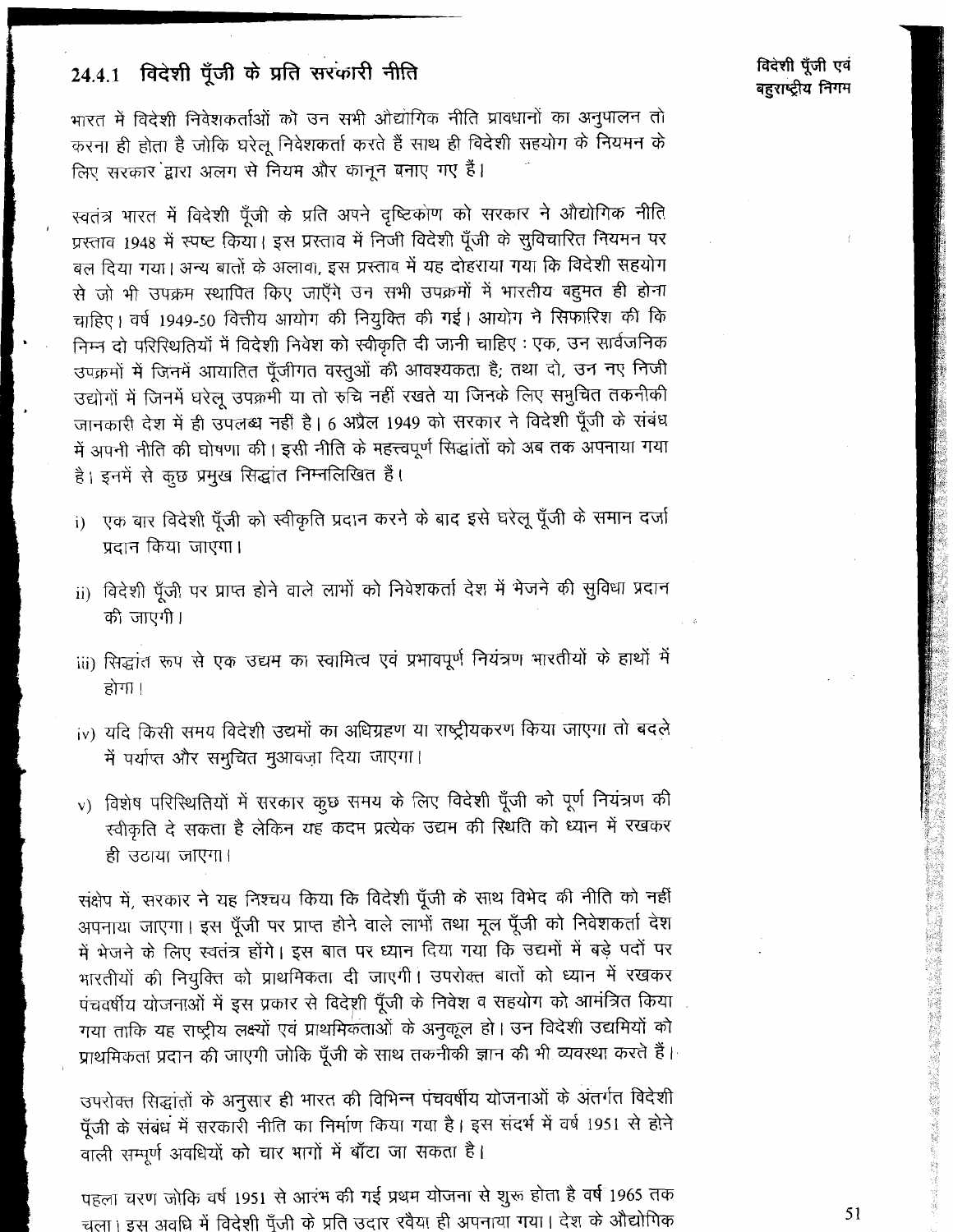विकास में योगदान देने के लिए प्रेरित करने के लिए विदेशी पूँजी को अनेक प्रकार की छूट और प्रोत्साहन किए गए।

दूसरा चरण छठे दशक के मध्य से आरंभ होता है। इस चरण में विदेशी पूँजी के प्रति सरकारी नीति में नम्रता की जगह कठोरता ने ली। विदेशी पूँजी के अंतर्वाह पर कड़े नियंत्रण लगा दिए गए। मोटे तौर से नीति यह थी कि विदेशी पूँजी की सीमाएँ सीमित ही रखी जाएँ।

तीसरा चरण सातवें दशक के अंत से आरंभ हुआ। इस दौरान पुनः विदेशी पूँजी की ओर उदारपूर्ण व्यवहार दिखलाया गया। विदेशी प्रत्यक्ष निवेश के अंतर्वाह से अनेक तरह की रुकावटें हटा लीं गईं।

विदेशी पूँजी के प्रति सरकारी नीति का चौथा चरण वर्ष 1991 में अपनाए गए आर्थिक सुधार के कार्यक्रम से आरंभ होता है। नए आर्थिक सुधार कार्यक्रम के अंतर्गत विदेशी निवेशकर्ताओं को सरकार द्वारा अनेक रियायतें और प्रोत्साहन प्रदान किए गए हैं।

# 24.5 नई आर्थिक नीति एवं 1991-1999 के दौरान नीतिगत परिवर्तन

जुलाई 1991 में सरकार द्वारा घोषित औद्योगिक नीति में विदेशी पूँजी निवेश एवं विदेशी टेक्नॉलोजी के स्थानांतरण के संबंध में कई महत्त्वपूर्ण परिवर्तनों के बारे में निर्णय लिए गए हैं। इनमें से कुछ एक प्रमुख का उल्लेख हम इस प्रकार कर सकते हैं : (i) प्राथमिकता प्राप्त उद्योगों में विदेशी पूँजी के अंश पूँजी में 51 प्रतिशत तक प्रत्यक्ष निवेश की स्वीकृति दी जाएगी। (ii) प्रत्यक्ष निवेश के अंतर्वाह से संबद्ध कानूनों और सरकारी व्यवहारों की पुनः इस दृष्टि से जाँच की जाएगी कि यह विदेशी पूँजी के अंतर्वाह में रुकावट न पैदा करें। (iii) अनेक ऐसे विषय और मुद्दे जो विदेशी निवेश के प्रवाह में बाधा बन सकते हैं उनके औचित्य पर पुनः विचार किया गया है। इन मुद्दों में शामिल हैं : विदेशी नागरिकों को घरेलू उपक्रमों में रोज़गार प्रदान करना, विदेशी निगमों को भारत में जायदाद आदि खरीदने की अनुमति देना, विदेशी ब्रांड नामों का भारतीय उत्पादों के लिए प्रयोग, पेटेण्ट अधिकार आदि।

उपरोक्त सभी नीतिगत परिवर्तन इस बात का संकेत देते हैं कि सरकार विदेशी पूँजी निवेश में विशेष रुचि दिखला दे रही है। सरकारी नीति में विदेशी सहायता की अपेक्षा विदेशी निवेश को ओर भारती झुकाव स्पष्ट दिखलाई दे रहा है। इस झुकाव के लिए अनेक कारक जिम्मेदार हैं। पहला, निवेश के रूप में प्राप्त पूँजी पर निश्चित रकम में ब्याज चुकाने की जिम्मेदारी नहीं होती, बल्कि निवेशित पूँजी लाभांश की हकदार होती है और यह तभी मिल पाते हैं यदि सम्बद्ध उपक्रम अपनी कार्यकुशलता के अनुसार लाभ कमा पाते हैं अन्यथा नहीं। दूसरा, निवेशित पूँजी को प्रायः वापिस लौटाया नहीं जाता। वस्तुतः निवेशित पूँजी पर जो लाभांश प्राप्त होते हैं विदेशी निवेशकर्ता इस लाभांश का भी घरेलू उद्योगों में पुनर्निवेश ही कर देते हैं। इस तरह आय के प्रेषण का भी भय निर्मूल ही होता है। तीसरा, विदेशी पूँजी के साथ ही विकसित तकनीक का भी अंतर्वाह होता है। क्रमशः यह तकनीक घरेलू उपक्रमों को भी उपलब्ध हो पाती है। परिणामस्वरूप घरेलू उद्योगों की कार्यकुशलता एवं प्रतिस्पर्धा शक्ति में सुधार होता है। इस प्रकार विदेशी पूँजी स्थायी आर्थिक विकास का सुडौल आधार प्रस्तुत करती है।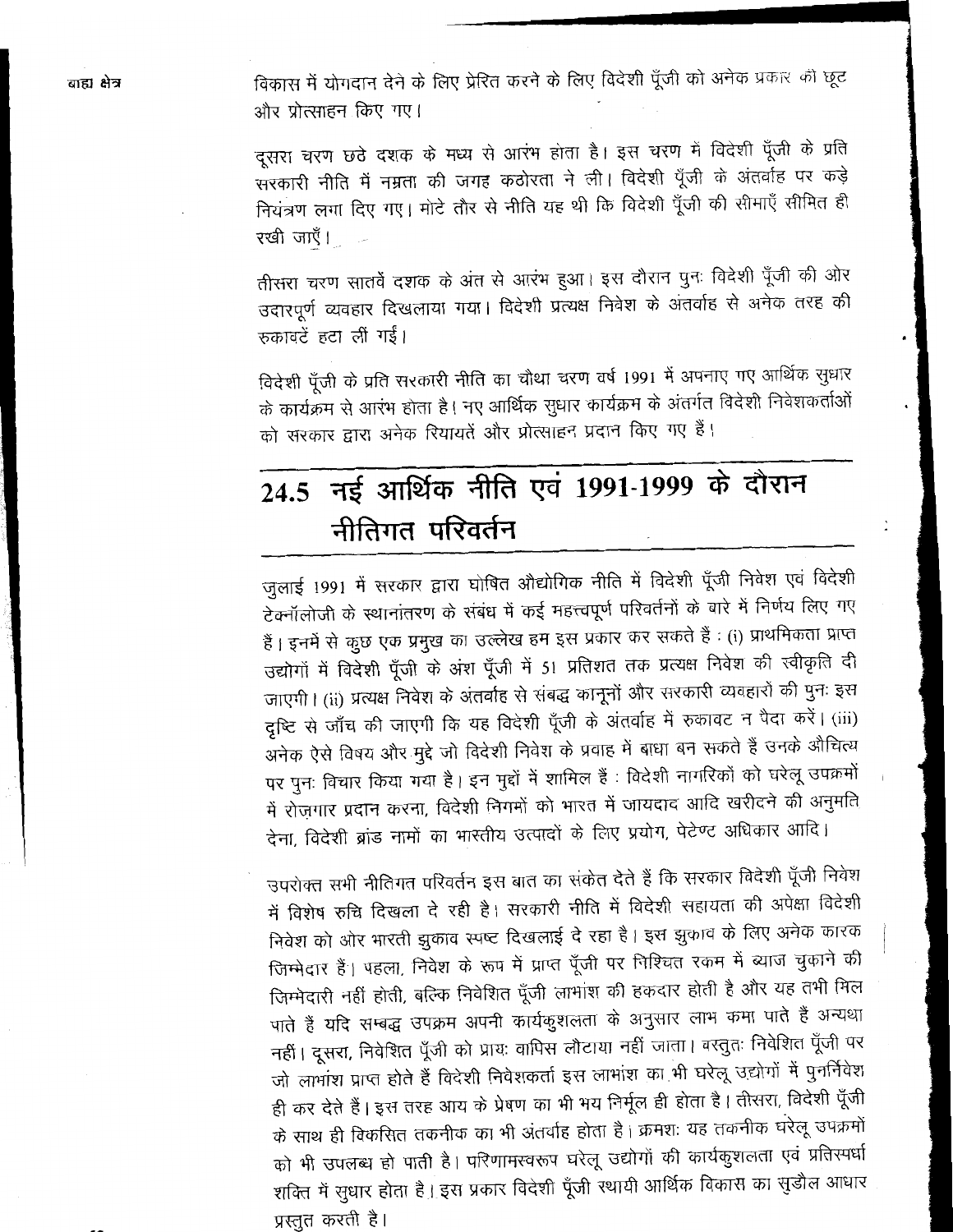### 24.5.1 नई नीति का आलोचनात्मक मुल्यांकन

आर्थिक सुधारों के कार्यक्रमों में विदेशी पँजी को विशेष प्राथमिकता का दर्जा प्राप्त है। वस्तूतः यह कहने में अतिशयोक्ति नहीं होगी कि आर्थिक कार्यक्रम की सफलता एक बहुत हद तक विदेशी पूँजी की उपलब्धि पर निर्भर करती है। इस संदर्भ में हमें दो बातों पर ध्यान देना होगा : (अ) घरेलू उपक्रमियों की प्रतिक्रिया एवं (ब) विदेशी उपक्रमियों की प्रतिक्रिया।

- अ) घरेलू उपक्रमियों की प्रतिक्रिया (Response of the Domestic Industries) घरेलू उपक्रमियों के संदर्भ में हमें दो पहलुओं पर ध्यान देना होगा : (i) उपक्रमियों की आशंकाएँ, एवं (ii) संभावित अनुकूल लाभ।
- उपक्रमियों की आशंकाएँ (Apprehension of Domestic Enterpries) विदेशी पूँजी के प्रति  $\mathbf{i}$ सरकारी उदारता से घरेलू उपक्रमी आशंकित हैं। इसके अनेक कारण हैं:
	- क) पिछले छः वर्षों के दौरान अनेक विदेशी उपक्रमियों ने स्थानीय उपक्रमियों की साझीदारी में निवेश किए। किंतु जैसे ही उपक्रम की सार्थकता संदेहप्रद प्रतीत हुई उन्होंने संबंध विच्छेद करना ही सरल तरीका समझा। स्थानीय उपक्रम को परिणामस्वरूप भारी झेलनी पड़ी।
	- ख) कभी-कभी स्थानीय उपक्रम में विदेशी पूँजी ने अल्प-अंश लेना ही स्वीकार किया। किंतू उपक्रम की प्रगति एवं सफलता से मोहित होकर इन्होंने अंशपूँजी में 51 प्रतिशत अथवा अधिक अर्थात् अपने बहूमत होने की माँग पेश कर दी।
	- ग) यह भी देखा गया कि 51 प्रतिशत बहुमत प्राप्त करने के बाद भी ऐसे ही संयुक्त उपक्रम के समानांतर ही इन्होंने नए नियम का गठन किया जिसमें इन्होंने 100 प्रतिशत पूँजी अपने स्वामित्व में रखीं।
	- घ) ऐसे मशीनों और उपकरणों को विदेशों से लाया गया जोकि तकनीकी दृष्टि से उन देशों में पुराने और व्यर्थ ठहराए जा चुके थे।
	- ङ) जल्दी और भारी लाभ कमाने की होड।
	- च) उत्पादों के विनिर्माण में इन्होंने रुचि नहीं दिखलाई बल्कि इनका उत्साह बाहर से लाई वस्तूओं की बिक्री में अधिक रहा।
	- छ) उच्च प्रबंध में भारतीयों की अपेक्षा विदेशियों की नियुक्ति को प्राथमिकता दी गई।
- ii) संभावित अनुकूल लाभ (Likely Positive Gains) **पहला,** विदेशी कम्पनियों के भारत में आने के साथ ही अनेक घरेलू उद्यमियों में नई प्रेरणा जाग्रत हुई है। प्रतिस्पर्धा का डटकर मुकबला करने के लिए उन्होंने लंगोटी कस ली है।

दूसरा, अनेक बहु-राष्ट्रीय निगम भी यह समझने लगे हैं कि भारत में अपनी व्यावसायिक क्रियाओं के विस्तार के लिए यह आवश्यक है कि वे स्थानीय उद्यमियों का सहयोग प्राप्त करें। ऐसी परिस्थिति में स्थानीय उद्यमी परस्पर हित में सहयोग पर विचार कर सकते हैं। और लाभांवित हो सकते हैं।

तीसरा, विदेशियों के साथ संयुक्त उपक्रमों की स्थापना के साथ ही विकसित तकनीक का अंतर्वाह प्रारंभ हो जाएगा। वैकल्पिक रूप में, विकसित तकनीक प्राप्त करने के लिए भारतीय उपक्रमियों को विदेशी स्रोतों पर निर्भर रहना पड़ता है और बदले में एक मुश्त फीस आदि के रूप में भारी रकम चुकांनी पड़ती है।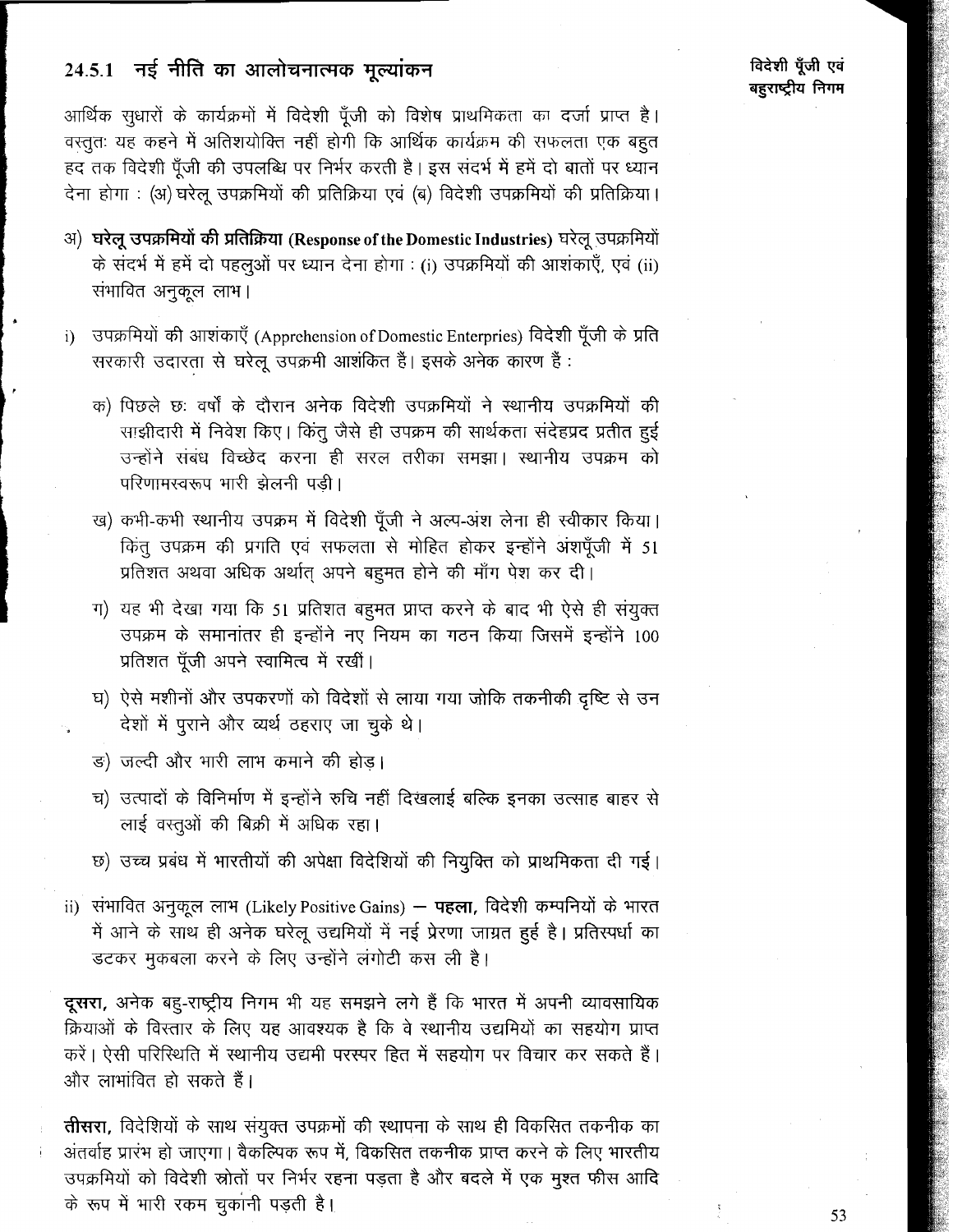चौथा, बदली हुई परिस्थितियों में यह संभव नहीं प्रतीत होता कि बह-राष्ट्रीय निगम लाभांश आदि के रूप में अर्जित अपनी राय को वापिस अपने देश में प्रेषण करने में उत्साहित होंगे। बदलते परिवेश में जब प्रतिस्पर्धा का बोल-बाला है किसी भी उत्पादक के लिए यह आवश्यक है कि वह अर्जित अतिरेकों का पुनर्निवेश करे। बहु-राष्ट्रीय निगमों से भी यही अपेक्षा की जाती है और यदि ऐसा होता है तो परिणामतः निवेश की राशि में हुई वृद्धि से घरेलू उपक्रमी भी लाभांवित होंगे।

अंततः, हालाँकि यह स्पष्ट है कि अभी तक विदेशी कम्पनियों ने प्रमुखतः तेज बिकने वाली उपभोक्ता वस्तूओं के उत्पादन में ही अधिक रुचि दिखलाई है, किंतू इस बात से भी इंकार नहीं किया जा सकता कि उच्च-तकनीकी क्षेत्र एवं उपरिढाँचे की ओर भी विदेशी पँजी का प्रवाह जारी है। इन क्षेत्रों में किए जाने वाले निवेश से अपेक्षित लाभ कुछ समय बाद ही उजागर होंगे तत्काल नहीं। इसी तरह कारों, टिकाउ उपभोक्ता वस्तुओं, सफेद वस्तुओं आदि विलासिता क्षेत्र में किए जाने वाले निवेश में भी न केवल हमारे निर्यातों की संभावनाएँ बढ़ती हैं बल्कि इनके उत्पादन से एक बड़ी मात्रा में नए रोज़गार के अवसरों की उत्पत्ति होती है। इन सबके सुखद और अनुकूल परिणाम ही सामने आने चाहिए।

आ) विदेशी पूँजी की प्रतिक्रिया (Response of the Foreign Capital) – नई नीति के प्रति विदेशी पूँजी की प्रतिक्रिया उतनी उत्साहवर्धक नहीं रही है जितनी कि मूलतः अपेक्षित थी जैसा कि निम्न तालिका से स्पष्ट होता है:

तालिका-1: विदेशी प्रत्यक्ष निवेश का अंतर्वाह

 $(e \nPhi \n\pi)$ 

| स्वीकृति<br>वर्ष | वास्तविक अंतर्वाह |
|------------------|-------------------|
| 1991<br>325      | 155               |
| 1992<br>1781     | 233               |
| 3559<br>1993     | $-574$            |
| 1994<br>4332     | 958               |
| 11245<br>1995    | 2100              |
| 11142.0<br>1996  | 2383              |
| 15752.0<br>1997  | 3330              |

तालिका-1 से निम्न बातें स्पष्ट होती हैं :

- पिछले छः वर्षों के दौरान भारत सरकार द्वारा स्वीकृत विदेशी निवेश प्रस्तावों में निरंतर  $i)$ वृद्धि जारी है।
- ii) वास्तविक अंतर्वाह जोकि प्रारंभिक चरण में मात्र बूँद-बूँद में आ रहे थे अब क्रमशः अपेक्षाकृत कुछ तेज गति से आ रहे हैं हालाँकि इनकी गति अभी बहुत धीमी है।

iii) गति कितनी धीमी है इस बात का अनुमान ऐसे लगाया जा सकता है कि पिछले छः वर्षों के दौरान किए गए अथक प्रयासों के परिणामस्वरूप वर्ष 1997 में लगभग \$3.1 बिलियन .<br>मूल्य की विदेशी पूँजी प्रत्यक्ष निवेश के रूप में भारत पहुँची जबकि पड़ौसी देश चीन में पिछले 10 वर्षों में निरंतर \$20 बिलियन मूल्य का निवेश प्रतिवर्ष होता रहा है।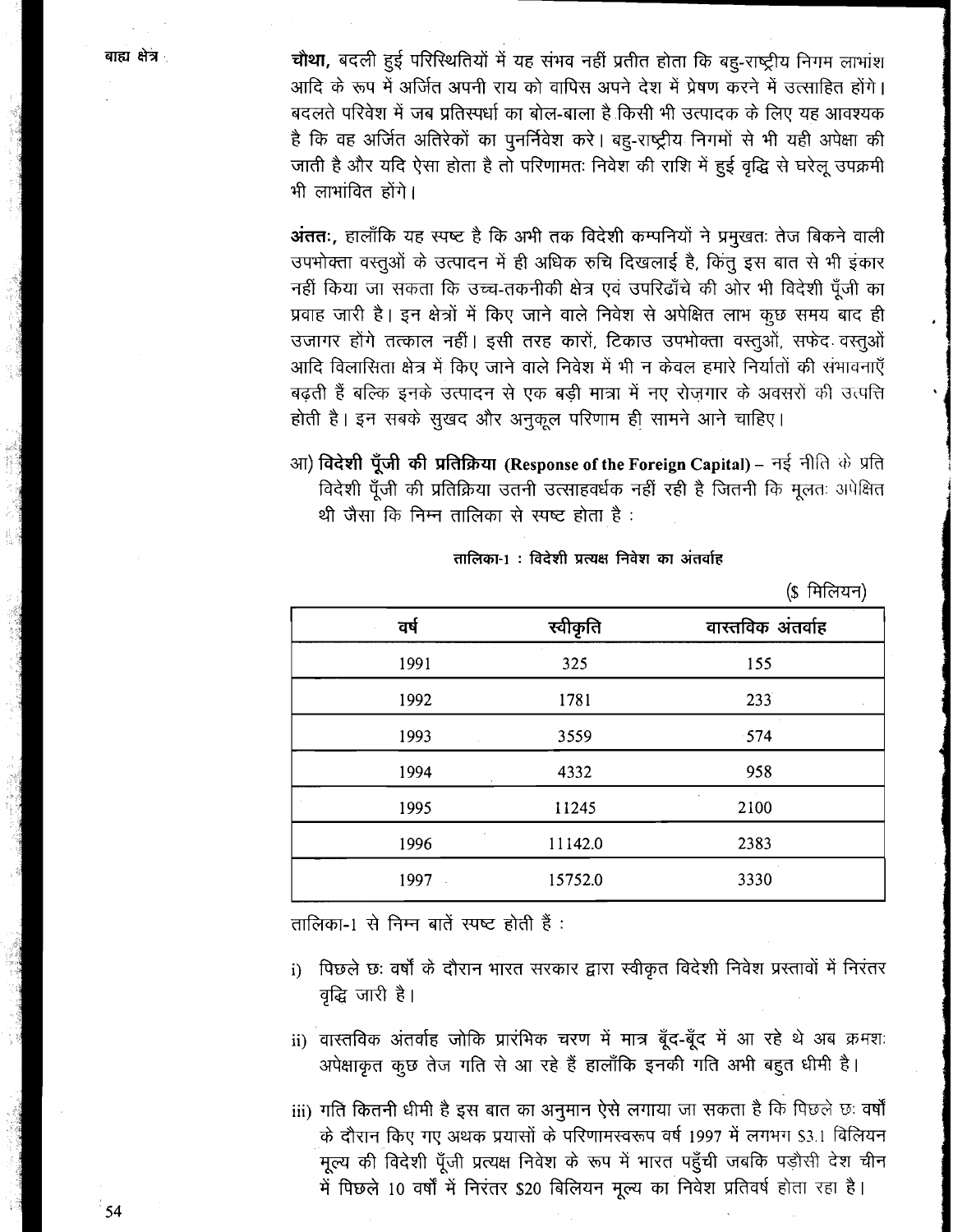उपरोक्त वर्णन से स्पष्ट है कि विदेशी पूँजी के मार्ग में अभी कुछ रुकावटें हैं जिनकी ओ ध्यान देना होगा और जिन्हें पार करना होगा। इन रुकावटों में से कूछ प्रमुख निम्नलिखि 쑴 :

पहला, विदेशी निवेशकर्ताओं के दृष्टिकोण से भारत में हाल ही में किए गए नीतिगत परिवर्तनों के कारण जो परिवेश उत्पन्न हुआ है वह पुराने परिवेश से कितना भिन्न है कोई विशेष महत्त्व नहीं रखता है। विदेशी पूँजी तो एक प्रवाह है जोकि उस ओर बह जाएगा जहाँ ढलाव इसके अधिक अनुकूल है। अर्थात् विदेशी निवेशकर्ता तो इस बात में अधिक रुचि रखते हैं कि क्या भारतीय परिवेश अन्य प्रतियोगी देशों की तुलना में उनके लिए बेहतर है अथवा नहीं। यदि भारतीय परिवेश उनके लिए बेहतर है तभी विदेशी पूँजी का बहाव भारत की ओर होगा अन्यथा नहीं।

भारतीय परिवेश पर यदि हम दृष्टि डालें तो विदेशी पूँजीपतियों के दृष्टिकोण से हमें दो गुण दिखलाई देते हैं। एक भारत में मजदूरी दरें अर्थात् श्रम की लागत अपेक्षाकृत कम है, तथा दो, भारत में विस्तृत घरेलू बाजार की संभावनाएँ हैं। इन दोनों गुणों से विदेशी निवेशकर्ता लाभांवित हो सकते हैं।

परंतु जब हम निम्न मजदूरी दरों की बात करते हैं तो हम इस तथ्य को नहीं भुला सकते कि भारतीय श्रमिकों की उत्पादकता भी अपेक्षाकृत नीची है। उदाहरणस्वरूप, इस बात के बावजूद कि पिछले 45 वर्षों के दौरान श्रम उत्पादकता में बहुत सुधार हुआ है वर्ष 1990 में औसतन भारतीय श्रमिकों द्वारा प्रति व्यक्ति 3,261 मूल्य का उत्पादन किया गया जोकि श्रीलंका, पाकिस्तान, बांग्लादेश और फिलिपींस आदि देशों में उत्पादित मात्रा से भी कहीं कम था। श्रमिकों की उत्पादकता बहुत कुछ उपलब्ध औद्योगिक संबंधों से भी प्रभावित होती है। इस संदर्भ में उपलब्ध परिस्थितियों को बहुत अनुकूल नहीं समझा जा सकता।

भारत का विस्तृत घरेलू बाज़ार निःसंदेह निवेशकर्ता को आवश्यक प्रोत्साहन प्रदान करता है। किंतू, नई नीति के अंतर्गत कुछ शर्तें ऐसी हैं जो विदेशी निवेशकर्ता को हतोत्साहित करती हैं। उदाहरणस्वरूप, विदेशी निवेशकर्ता अर्जित लाभांश को केवल उसी परिस्थिति में अपने देश में प्रेषित कर सकता है जब वह बराबर मूल्य की विदेशी मुद्रा अर्जन करता है। अर्थात् विदेशी उपक्रमियों को मात्र घरेलू बाज़ार के प्रलोभन में ही नहीं पड़ना होगा बल्कि उन्हें भारत में उत्पादित सामान का विदेशों को निर्यात करना होगा। भारत की वर्तमान परिस्थितियों में यह कार्य सरल नहीं लगता। इसके लिए विदेशी उपक्रमियों को अथक परिश्रम करना होगा। विदेशी बाजारों में अपनी प्रतिस्पर्धा बनाए रखने के लिए उपक्रमियों के लिए यह आवश्यक होगा कि वे विकसित तकनीक, उपकरणों और कच्चे माल का आयात करें। वे ऐसा करते हैं तो उनकी उत्पादन लागत बढ़ती है। पुनः प्रतिस्पर्धा का प्रश्न सामने आ खड़ा होता है।

दूसरा, नई नीति के अंतर्गत विदेशी पूँजी के लिए भारत में प्रवेश के लिए तो दरवाजे खुले छोड़ दिए गए हैं किंतु वर्तमान नीति के अंतर्गत भारत में निवेश की नई पूँजी को वापिस ले जाने के प्रावधान स्पष्ट नहीं हैं। अर्थात् भारत सरकार एक समुचित निकास नीति (Exit Policy) का निर्माण अब तक नहीं कर पाई है। सरकार इस तरह की बीति के निर्माण पर विचार तो कर रही है किंतु, अब तक ऐसी नीति की स्पष्ट रूपरेखा सामने नहीं आती, विदेशी निवेशकर्ता में उत्साह का अभाव दिखना स्वाभाविक है।

तीसरा, यद्यपि विदेशी निवेशकर्ता सरकार की आर्थिक सुधार कार्यक्रम में आस्था के प्रति तो आश्वरत हैं किंतु सरकारी कार्यालयों में क्या उनके साथ वैसा ही व्यवहार किया जाएगा और विदेशी पूँजी एवं बहुराष्ट्रीय निगम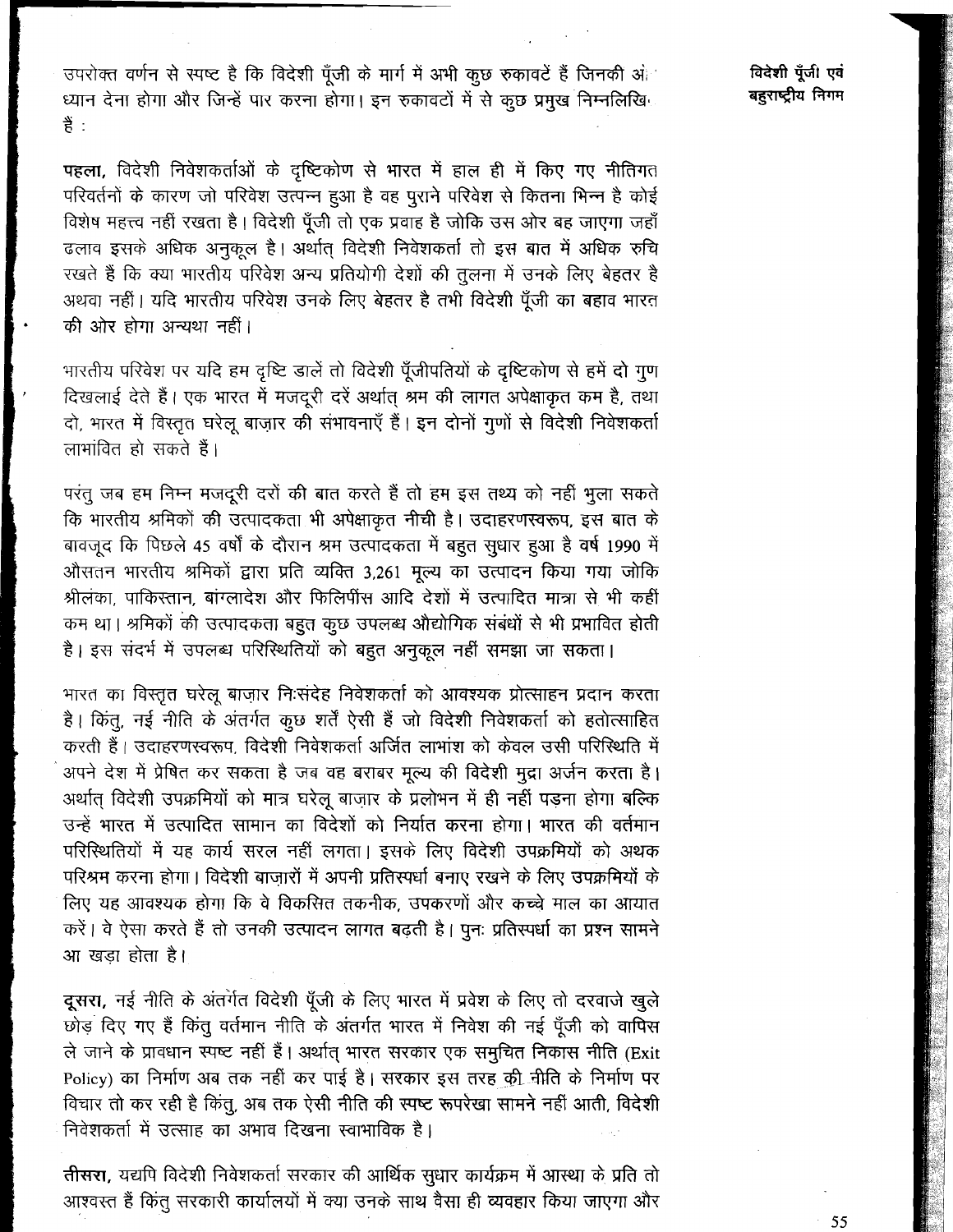उतनी कार्यकुशलता का परिचय दिया जाएगा। जैसाकि उन्हें अपने देश अथवा कुछ अन्य चुने हुए विकासशील देशों में प्राप्त होता है इस बारे में वे चिंतायुक्त हैं। इस दिशा में कारगर कदम उठाने की आवश्यकता है अन्यथा लालफीताशाही समस्त कार्यक्रम को उलट-पलटकर छोड देगी।

अंततः, विदेशी निवेशकर्ता इस बारे में भी आश्वस्त होना चाहेंगे कि भारत द्वारा जो तुलनात्मक लाभ प्रस्तुत किए जा रहे हैं वे भारत में पाई जाने वाली तुलनात्मक लागतों से कम तो नहीं है। विदेशी उपक्रम भारत में रहन-सहन की दशा का अध्ययन करना चाहेंगे। वे यह भी जानना चाहेंगे कि उनके द्वारा किए जाने वाले उत्पादन के लिए आवश्यक मध्यवर्ती वस्तूएँ घरेलू बाजारों में उपलब्ध होंगी। विदेशी उपक्रमी संचार, टेलीफोन, ऊर्जा आदि प्राथमिक सेवाओं की सुलभता के बारे में भी आश्वरत होना चाहेंगे।

संक्षेप में, विदेशी पूँजी के आगमन का हम फूलों से स्वागत करने की प्रतीक्षा में हैं तो लेकिन पहले हमें इस रास्ते में बीछे काँटों को हटाने के प्रयास करने होंगे।

#### बोध प्रश्न 3

1) निम्न में से सही कथन का चयन करें :

i) भारत में विदेशी पूँजी के प्रवेश को कभी अनुमति नहीं दी गई।  $( )$ 

- ii) वर्ष 1991 के बाद से सभी विदेशी नागरिक भारत में किसी भी तरह की उत्पादन इकाई लगाने के लिए पूरी तरह से स्वतंत्र हैं।  $( )$
- iii) विदेशी विनिमय नियमन एक्ट, 1973 केवल विदेशियों पर लागू होता है, भारतीयों पर नहीं।
- iv) विदेशी पूँजी की ब्याज भुगतानों के रूप में निरंतर सेवा करने की आवश्यकता होती है।  $(\ )$

 $(\ )$ .

2) भारत में विदेशी पूँजी के प्रति अपनाई गई नीति के चार प्रमुख सिद्धांत बतलाएँ।

## $24.6$  सारांश

भारत में जिस तरह की विकास युक्ति अपनाई गई यह ही था कि हम उत्तरोत्तर बढ़ती मात्रा में विदेशी वित्तीय संसाधनों का प्रयोग करें। आयोजन के प्रथम चार दशकों में विदेशियों से ऋणों के माध्यम वित्तीय संसाधन प्राप्त करने को हमने प्राथमिकता दी। विदेशियों द्वारा भारत में निवेश करने की ओर हमने कड़ा रुख ही अपनाया। किंतु, इस प्रकार की नीति अपनाने के परिणामस्वरूप हमारे ऊपर ऋणग्रस्तता का बोझ निरंतर बढ़ता गया। सन् 1991